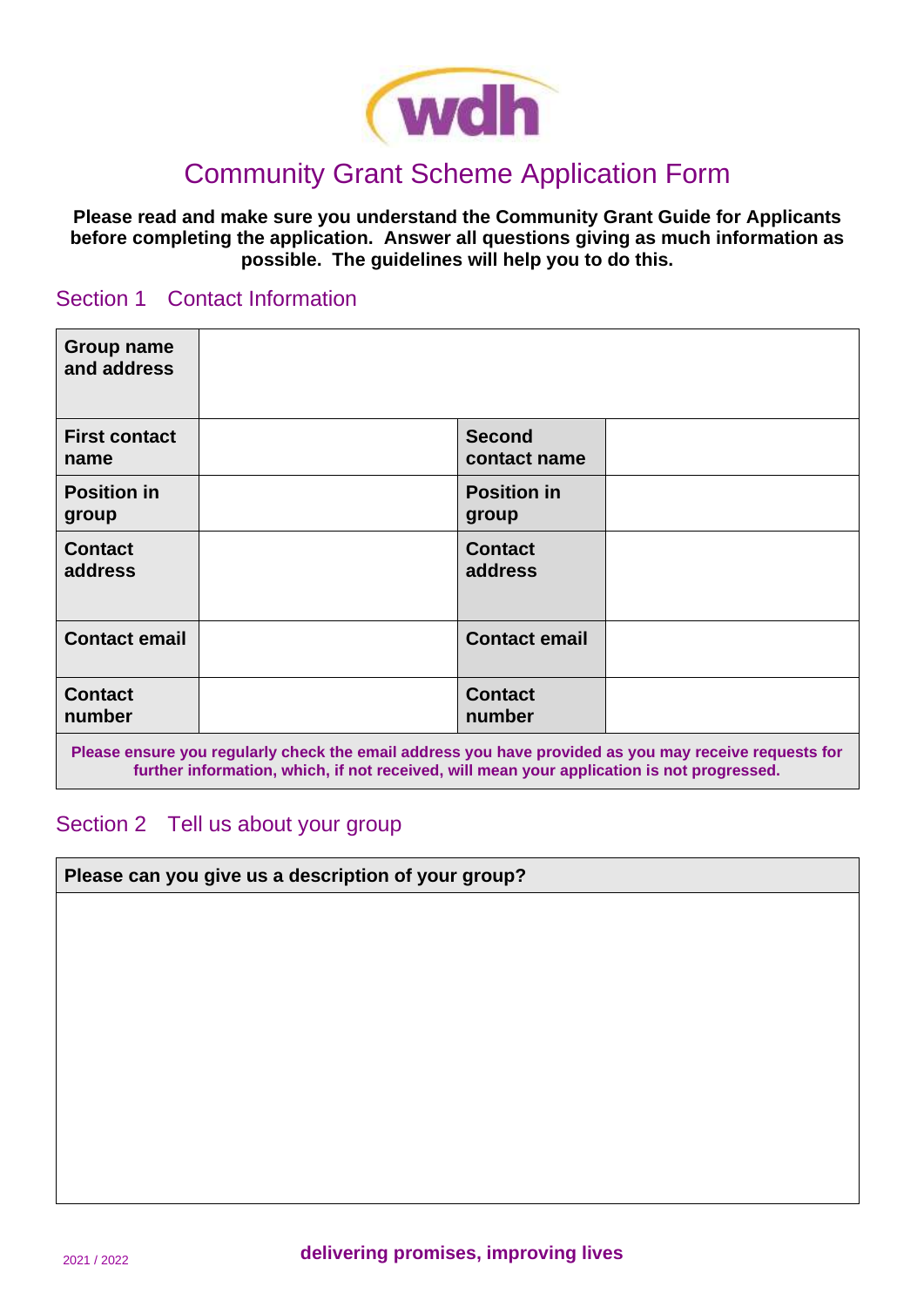**Please can you tell us about activities or events your group has organised in the last 12 months?**

**What activities or events have you planned for the next 12 months?**

**A template can be found at the end of the application to help you complete these questions**

**Can you give a specific example of how your group has benefitted the community and our tenants?**

| What year was the group set up?                            |     |           |
|------------------------------------------------------------|-----|-----------|
| Are you a registered charity?                              | Yes | <b>No</b> |
| If yes please provide the registered number                |     |           |
| Does your group have a constitution or a set of<br>rules?  | Yes | <b>No</b> |
| Please enclose a copy of your groups rules or constitution |     |           |
| Can anyone join your group? If not, why not?               |     |           |
|                                                            |     |           |
| Where if your group based? Who owns the building?          |     |           |
|                                                            |     |           |
|                                                            |     |           |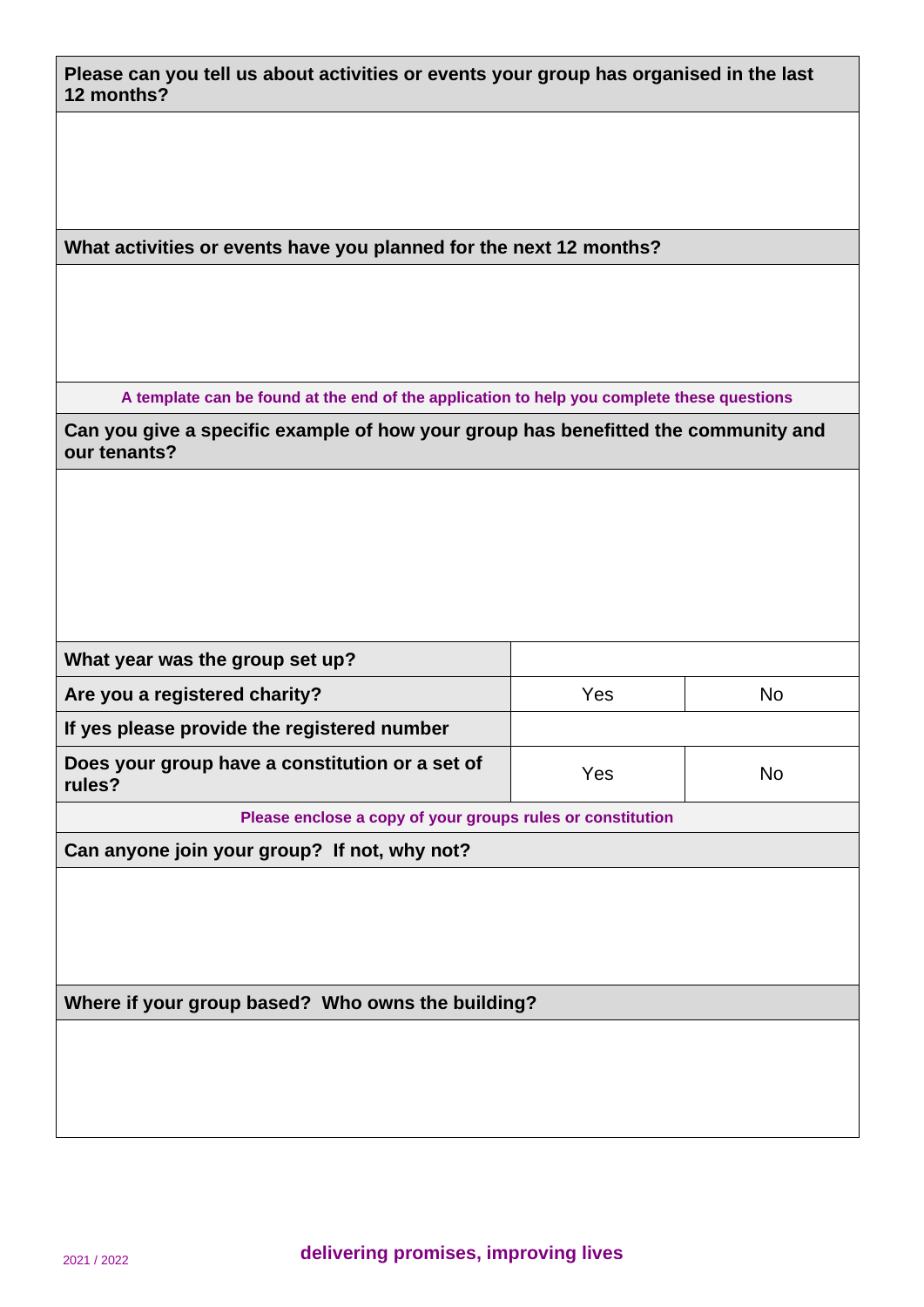## Section 3 Tell us about the activity / event you wish to support

**Please explain what the grant will be used for.**

**When will the project take place?** Please be aware that grants cannot be awarded retrospectively

**We look for projects that contribute to our vision to create confident communities. On page one of the Guidance for Applicants; we explain how we prioritise applications based on how they will help us achieve this. Which of the priorities that we list on that page does your project fall into?**

Enhance the quality of life of our tenants, in particular their health and wellbeing Increase involvement in the community, particularly amongst young people or other groups who do not usually participate in community activities

Attract more participants and volunteers

Demonstrate value for money and the potential for the project to continue in the future

Show innovation and creativity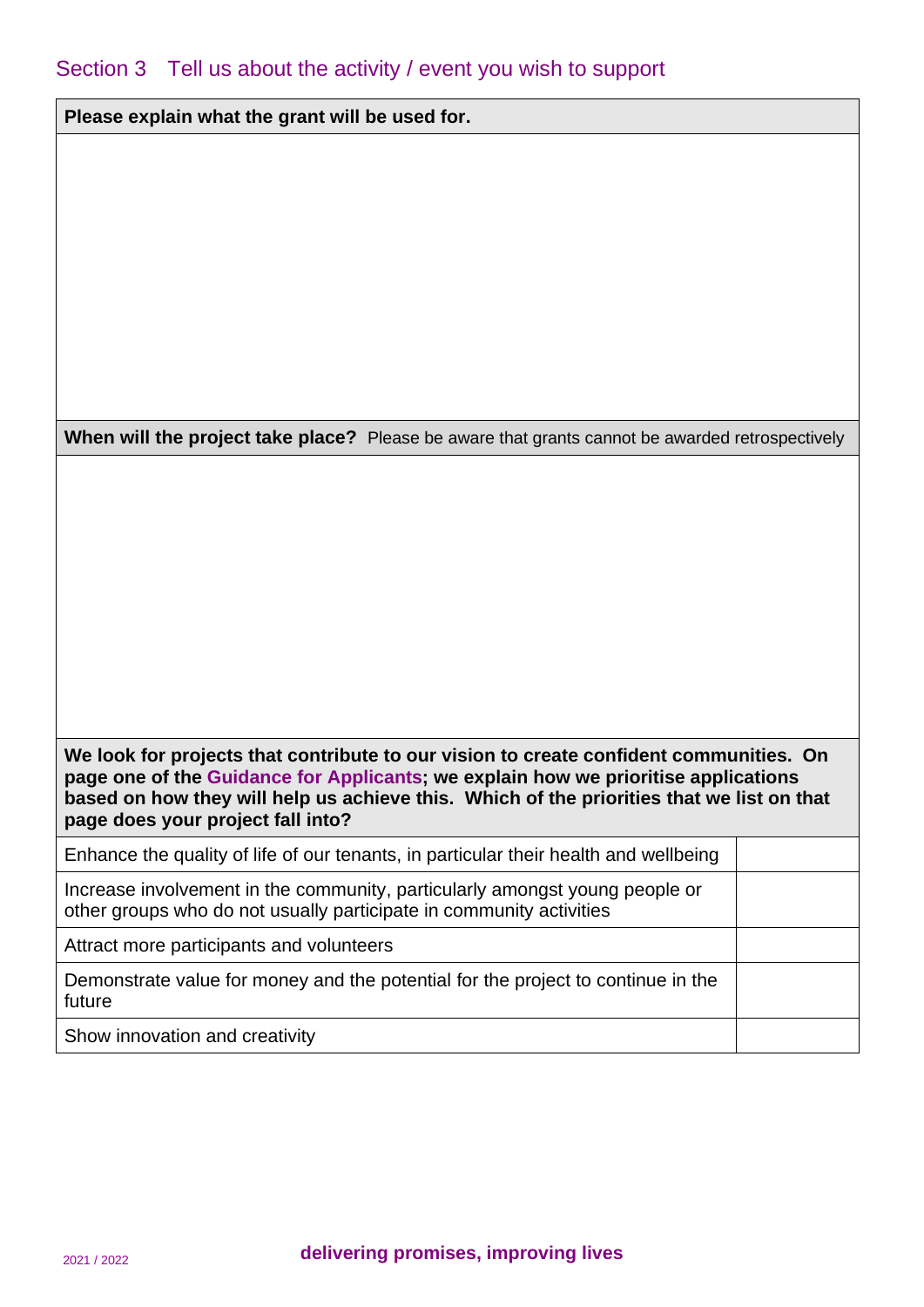**Please explain how and why your project would help to achieve our vision, and how it matches this priority.**

**How will your project benefit our tenants?** Your answer will be used to help panel members make a decision on your application so please ensure you write as much as you can

**If this is a new project and you want it to carry on in the future, how will you make sure it continues after the funding from this application has been used?**

| Does your project involve work with children, young people<br>under the age of 18 or vulnerable adults                |  | <b>No</b> |
|-----------------------------------------------------------------------------------------------------------------------|--|-----------|
| If yes, please refer to the Guide for Applicants to make sure your group meets the conditions of the<br><b>Scheme</b> |  |           |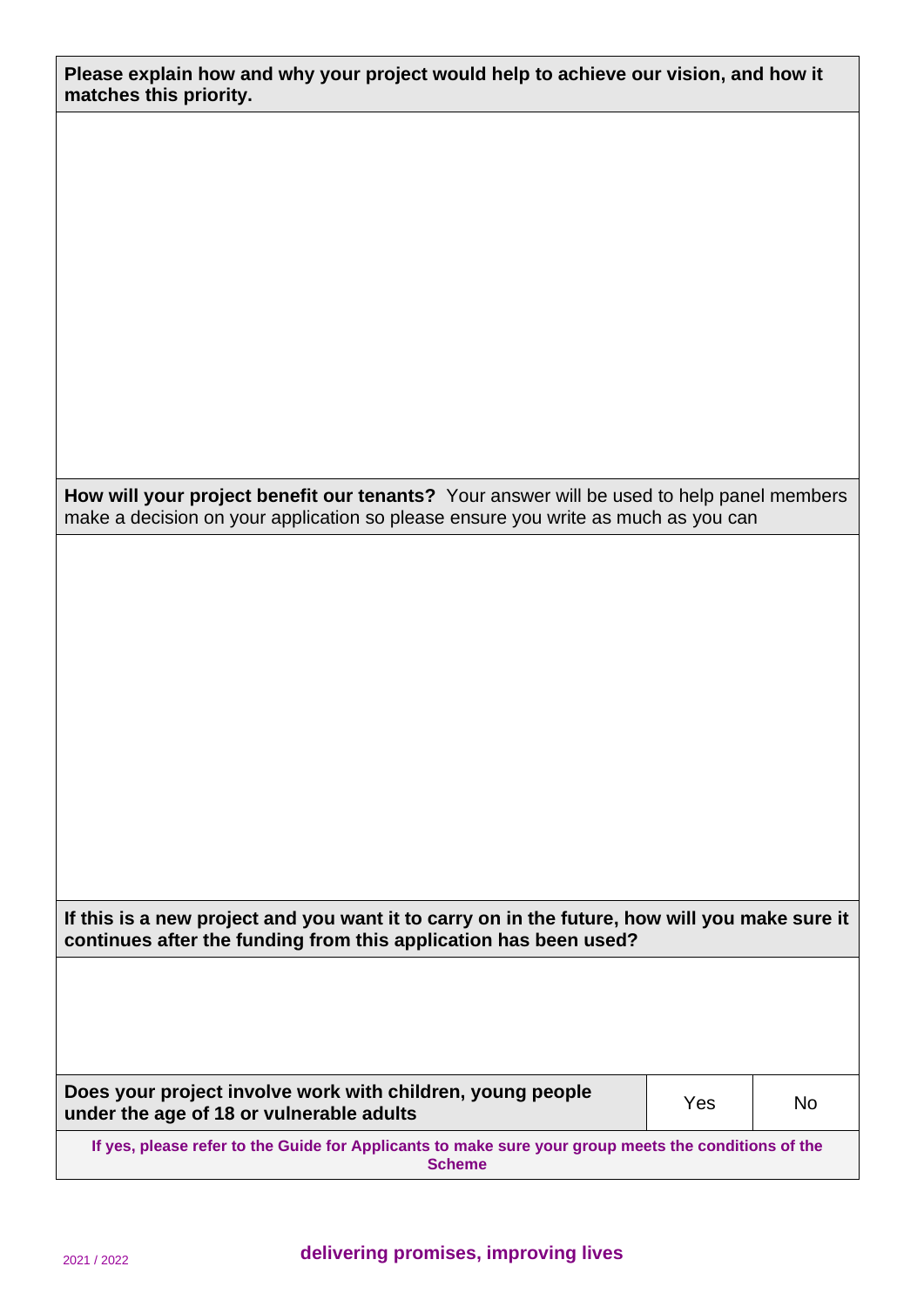## Section 4 Costs

| How much are you applying for?                                                                                                                                 |                                                             |  | £         |  |
|----------------------------------------------------------------------------------------------------------------------------------------------------------------|-------------------------------------------------------------|--|-----------|--|
| Please tell us what you would buy with the grant money if your application was<br>successful?                                                                  |                                                             |  |           |  |
| <b>Item</b>                                                                                                                                                    | Quantity                                                    |  |           |  |
|                                                                                                                                                                |                                                             |  |           |  |
|                                                                                                                                                                |                                                             |  |           |  |
|                                                                                                                                                                |                                                             |  |           |  |
|                                                                                                                                                                |                                                             |  |           |  |
| A minimum of three independent quotes are required to support each item you want to buy. You can use the                                                       | template at the end of the application to help you do this. |  |           |  |
| Is the total cost of the project greater than the amount applied<br>for?                                                                                       |                                                             |  | <b>No</b> |  |
| If yes, please tell us how you plan to raise the rest of the money. Please let us know if<br>you have applied for any other funding to make up the difference. |                                                             |  |           |  |
|                                                                                                                                                                |                                                             |  |           |  |
| Have you received any grants / donations from us in the last three<br>years                                                                                    |                                                             |  | No        |  |
| If yes, please state the date and amount                                                                                                                       |                                                             |  |           |  |

# Section 5 Your Bank / Building Society Account

| <b>Name of your account (your group's</b><br>title)                                                                                                               |  |  |  |
|-------------------------------------------------------------------------------------------------------------------------------------------------------------------|--|--|--|
| Name of bank / Building society                                                                                                                                   |  |  |  |
| <b>Account Number</b>                                                                                                                                             |  |  |  |
| <b>Sort Code</b>                                                                                                                                                  |  |  |  |
| Please provide a copy of the groups latest bank statement, clearly showing the name of the group                                                                  |  |  |  |
| <b>Does your bank statement show substantial funds?</b> Substantial<br><b>Yes</b><br>No<br>funds is more than the amount you are applying for                     |  |  |  |
| If yes, please can you give a breakdown of how these funds will be used? This will help<br>us understand why the grant will benefit your group and the community. |  |  |  |
|                                                                                                                                                                   |  |  |  |
|                                                                                                                                                                   |  |  |  |
|                                                                                                                                                                   |  |  |  |
|                                                                                                                                                                   |  |  |  |

## Section 6 Declarations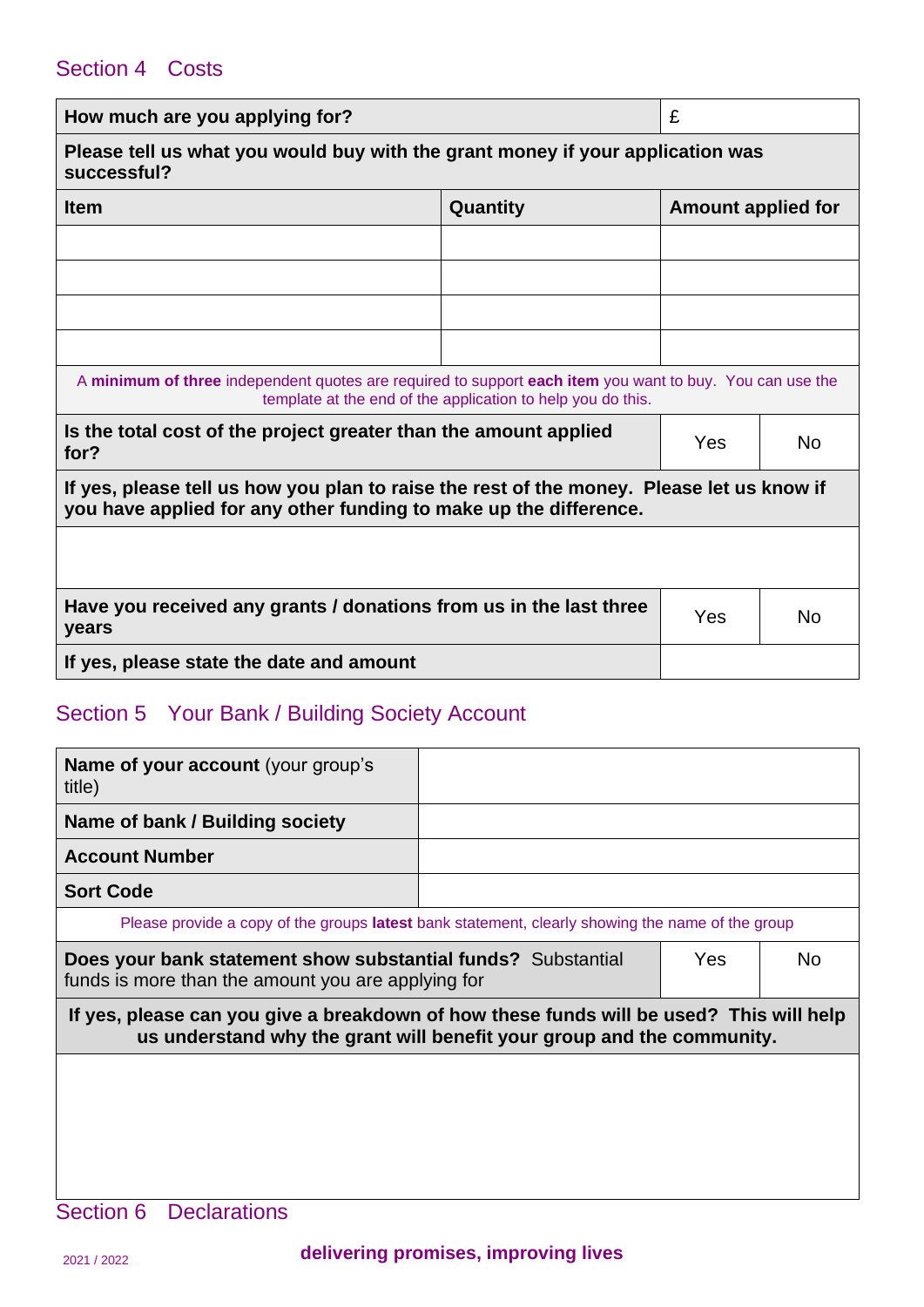| To the best of your knowledge, is a member of your group, or their close relation, a |
|--------------------------------------------------------------------------------------|
| WDH employee, Board or Neighbourhood Panel Member?                                   |

|                  | If so, please let us know who that is, and what the relationship between you, or the |  |
|------------------|--------------------------------------------------------------------------------------|--|
| group member is. |                                                                                      |  |

#### **Data Protection Statement**

We need the information we ask for on this form in order to assess your grant application.

By submitting this application, you are consenting to us sharing appropriate information on this application with employees and Board and Neighbourhood Panel members. This information may be used for publicity purposes if the grant is awarded.

**Signatures authorising this application from your group (two people must sign this form)**

We have read and understood the terms and criteria of the WDH Community Grant Scheme.

We declare that all the information given by us is true and we understand that if any funds are not used for the purpose outlined in this application then they are liable to be recovered by WDH.

We will keep full records of all receipts relating to expenditure and will provide to the Business Manager within six weeks of completing the work outlined in this application form. If the group is dissolved and equipment has been purchased with this grant, any such equipment remaining will be distributed within the community at the discretion of WDH.

| <b>Signature 1</b>  |  |
|---------------------|--|
| Name (please print) |  |
| Position in group   |  |
| Date                |  |
| <b>Signature 2</b>  |  |
| Name (please print) |  |
| Position in group   |  |
| Date                |  |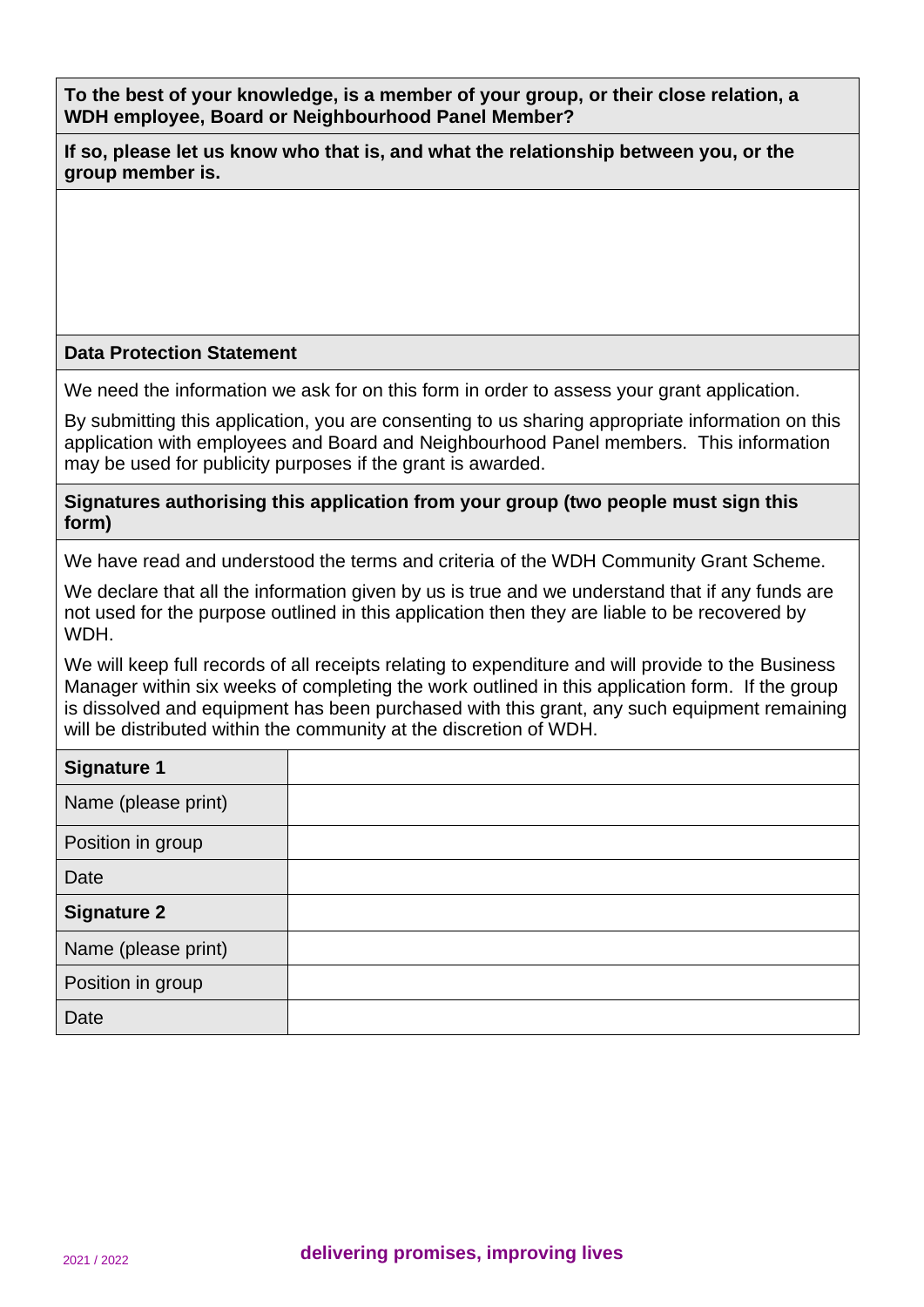# Section 7 And finally ……..

| How did you hear about our Community Grant Scheme?                                              |  |  |  |
|-------------------------------------------------------------------------------------------------|--|--|--|
|                                                                                                 |  |  |  |
|                                                                                                 |  |  |  |
|                                                                                                 |  |  |  |
|                                                                                                 |  |  |  |
| <b>Application Checklist</b>                                                                    |  |  |  |
| Have you answered all the questions?                                                            |  |  |  |
| Have you enclosed a constitution or set of rules?                                               |  |  |  |
| Have you enclosed a minimum of three quotes for each item?                                      |  |  |  |
| Have you enclosed a copy of your latest bank statement?                                         |  |  |  |
| Has the document been signed by two members of the group?                                       |  |  |  |
| Please ensure you have included these with your application as it cannot be progressed without. |  |  |  |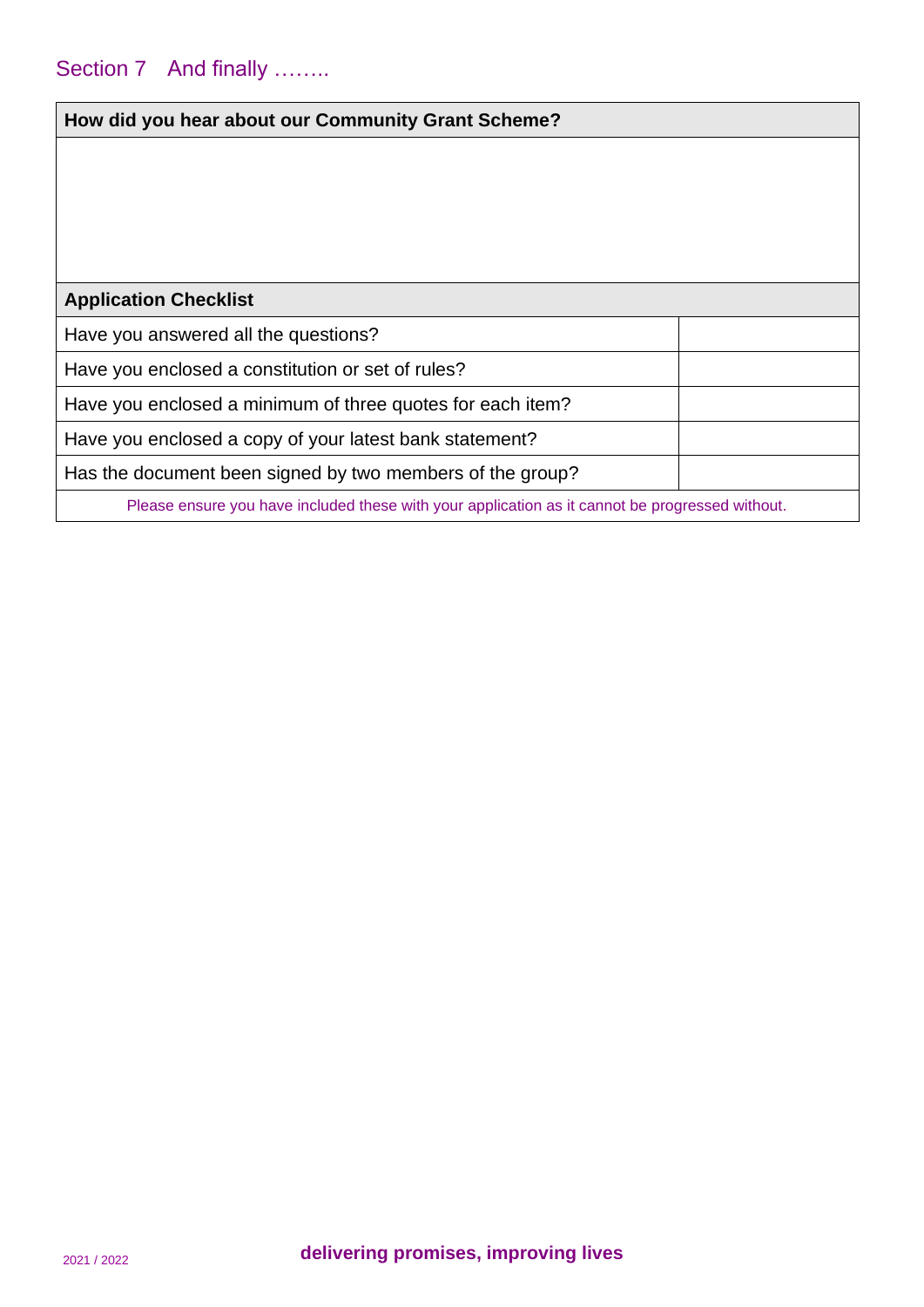| You can use this template to copy and paste a quote from a webpage or email into the<br>boxes provided. You need three quotes per item. |  |              |                      |
|-----------------------------------------------------------------------------------------------------------------------------------------|--|--------------|----------------------|
| Quote 1                                                                                                                                 |  |              |                      |
| Item                                                                                                                                    |  | <b>Total</b> | $\pmb{\mathfrak{L}}$ |
|                                                                                                                                         |  |              |                      |
|                                                                                                                                         |  |              |                      |
|                                                                                                                                         |  |              |                      |
|                                                                                                                                         |  |              |                      |
|                                                                                                                                         |  |              |                      |
|                                                                                                                                         |  |              |                      |
|                                                                                                                                         |  |              |                      |
|                                                                                                                                         |  |              |                      |
|                                                                                                                                         |  |              |                      |
|                                                                                                                                         |  |              |                      |
|                                                                                                                                         |  |              |                      |
|                                                                                                                                         |  |              |                      |
|                                                                                                                                         |  |              |                      |
|                                                                                                                                         |  |              |                      |
|                                                                                                                                         |  |              |                      |
|                                                                                                                                         |  |              |                      |
|                                                                                                                                         |  |              |                      |
|                                                                                                                                         |  |              |                      |
|                                                                                                                                         |  |              |                      |
|                                                                                                                                         |  |              |                      |
|                                                                                                                                         |  |              |                      |
|                                                                                                                                         |  |              |                      |
|                                                                                                                                         |  |              |                      |
|                                                                                                                                         |  |              |                      |
|                                                                                                                                         |  |              |                      |
|                                                                                                                                         |  |              |                      |
|                                                                                                                                         |  |              |                      |
|                                                                                                                                         |  |              |                      |
|                                                                                                                                         |  |              |                      |

┑

#### **Quote 2**

Г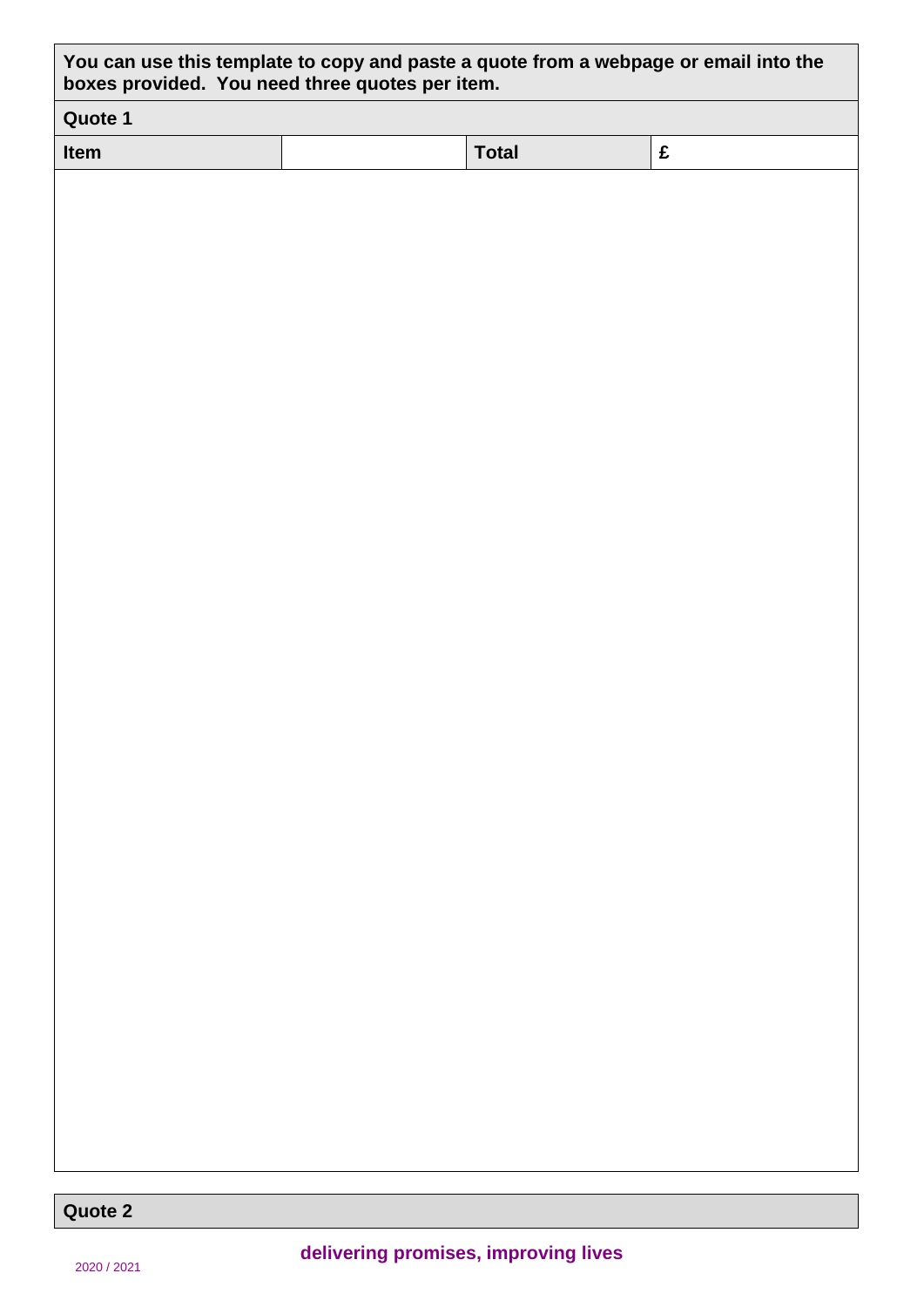| Item | <b>Total</b> | $\pmb{\mathfrak{E}}$ |
|------|--------------|----------------------|
|      |              |                      |
|      |              |                      |
|      |              |                      |
|      |              |                      |
|      |              |                      |
|      |              |                      |
|      |              |                      |
|      |              |                      |
|      |              |                      |
|      |              |                      |
|      |              |                      |
|      |              |                      |
|      |              |                      |
|      |              |                      |
|      |              |                      |
|      |              |                      |
|      |              |                      |
|      |              |                      |
|      |              |                      |
|      |              |                      |
|      |              |                      |
|      |              |                      |
|      |              |                      |
|      |              |                      |
|      |              |                      |
|      |              |                      |
|      |              |                      |
|      |              |                      |
|      |              |                      |
|      |              |                      |
|      |              |                      |

| Quote 3 |              |   |
|---------|--------------|---|
| Item    | <b>Total</b> | £ |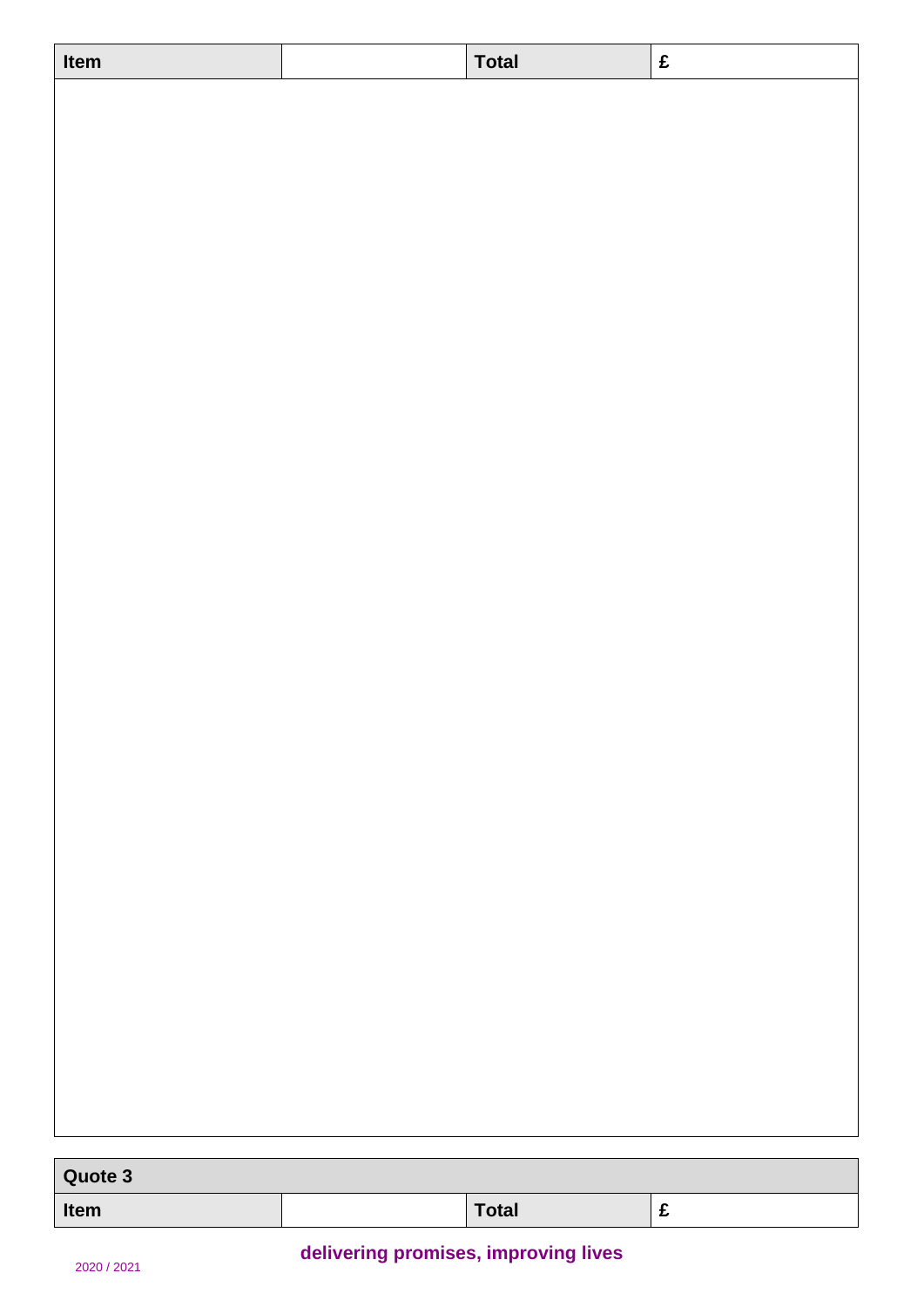## **delivering promises, improving lives**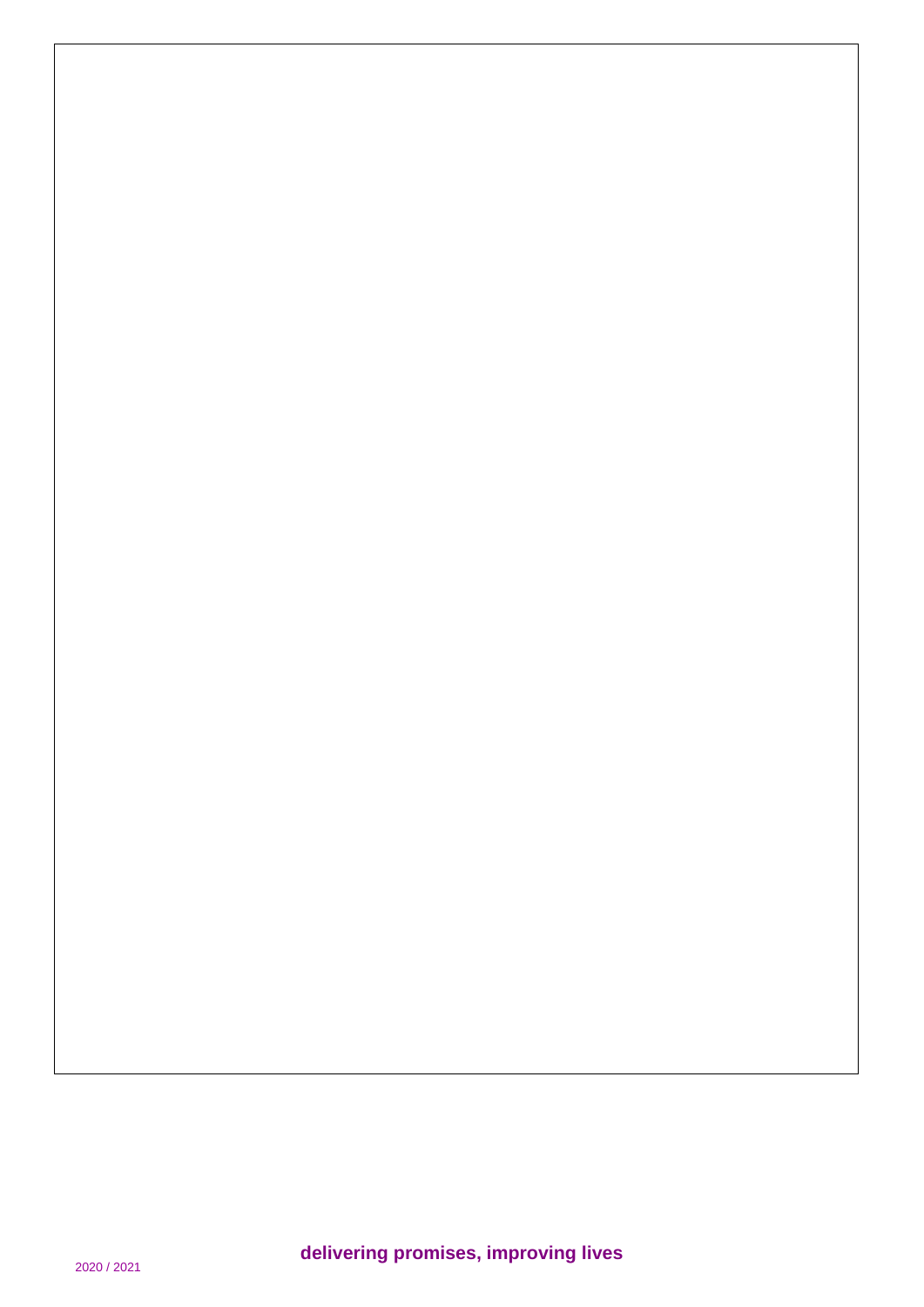

| <b>Month</b> | <b>Activities or Events</b> |  |  |
|--------------|-----------------------------|--|--|
|              |                             |  |  |
|              |                             |  |  |
|              |                             |  |  |
|              |                             |  |  |
|              |                             |  |  |
|              |                             |  |  |
|              |                             |  |  |
|              |                             |  |  |
|              |                             |  |  |
|              |                             |  |  |
|              |                             |  |  |
|              |                             |  |  |
|              |                             |  |  |
|              |                             |  |  |
|              |                             |  |  |
|              |                             |  |  |
|              |                             |  |  |
|              |                             |  |  |
|              |                             |  |  |
|              |                             |  |  |
|              |                             |  |  |
|              |                             |  |  |
|              |                             |  |  |
|              |                             |  |  |
|              |                             |  |  |
|              |                             |  |  |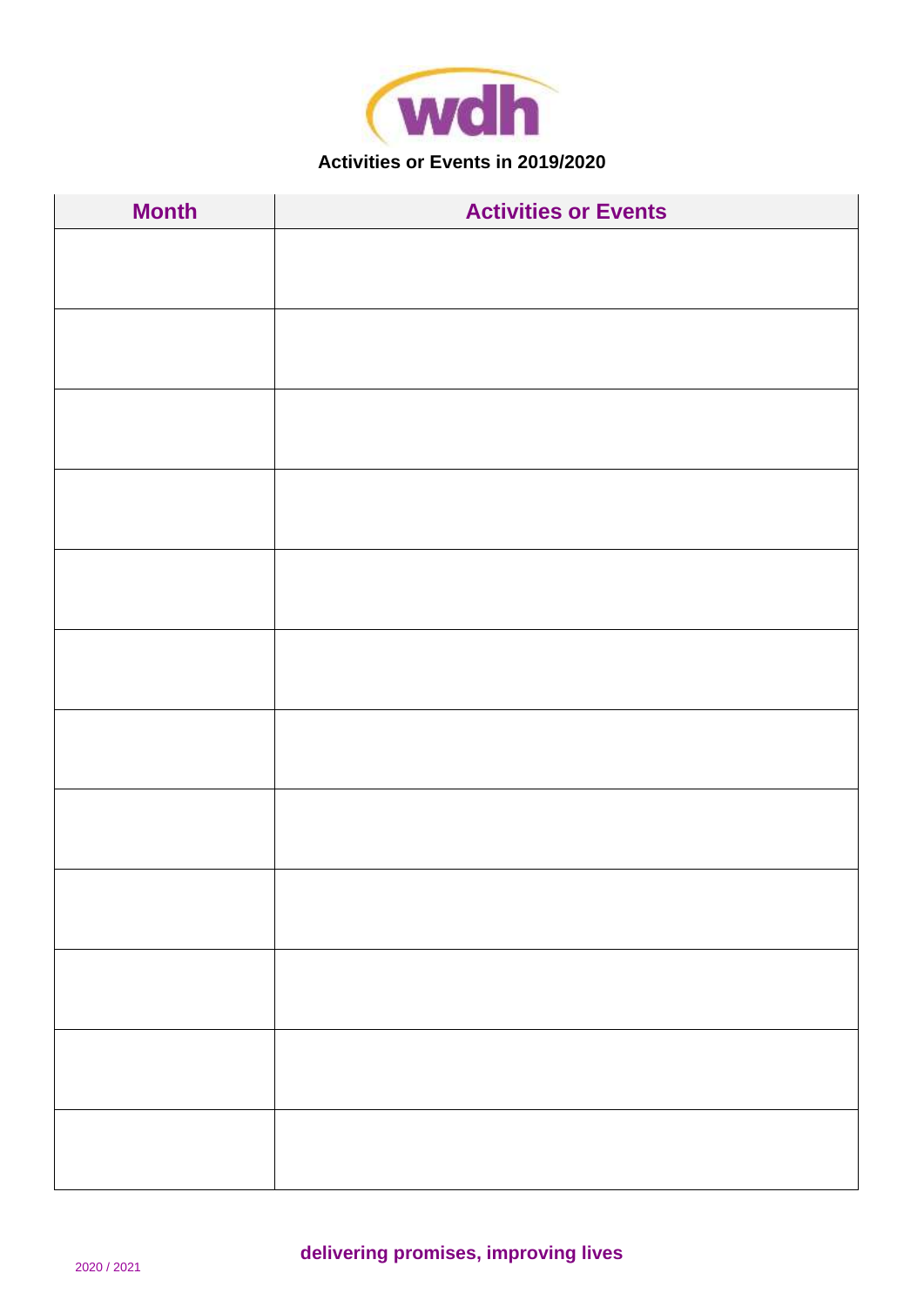

#### **Before completing the application form, please read the Guide for Applicants carefully and make sure you understand the terms and conditions of the Scheme.**

In particular, make sure that your group qualifies to apply and fulfils the criteria. If you are not sure whether your group would qualify, please check before you apply, using the form 'Can my group apply for a WDH Community Grant?' This will help you in making an initial assessment of your project against the criteria.

There are notes provided below to help you answer the questions. If you have any questions or need help completing the form, or if you need the application form in a different format please contact us:

• By phone: 01977 788807 or 01977 724601

Or

• Send us an email: neighbourhoodpanels@wdh.co.uk

Please send completed forms, and the documents we have asked for (bank statements, quotes, and your constitution) to us, in one of the following ways:

By Post Corporate Services **WDH** Merefield House, Whistler Drive Castleford, WF10 5HX



By Email neighbourhoodpanels@wdh.co.uk

## Notes to Help in Completing the Form

Please make sure that you answer all the questions on the form and provide any supporting evidence requested.

## Section 1 Contact Information

Please provide the contact information we have asked for including details of the group and **two contacts**. This will help us to make sure that you know how your application is getting on. We will also use this information if we need to contact you about your application and also to let you know if your application is successful so **please make sure you include them, and that they are correct**. Please be aware that our main method of contact is email so if you have provided yours on the form, ensure you check it regularly as we may send requests for further information.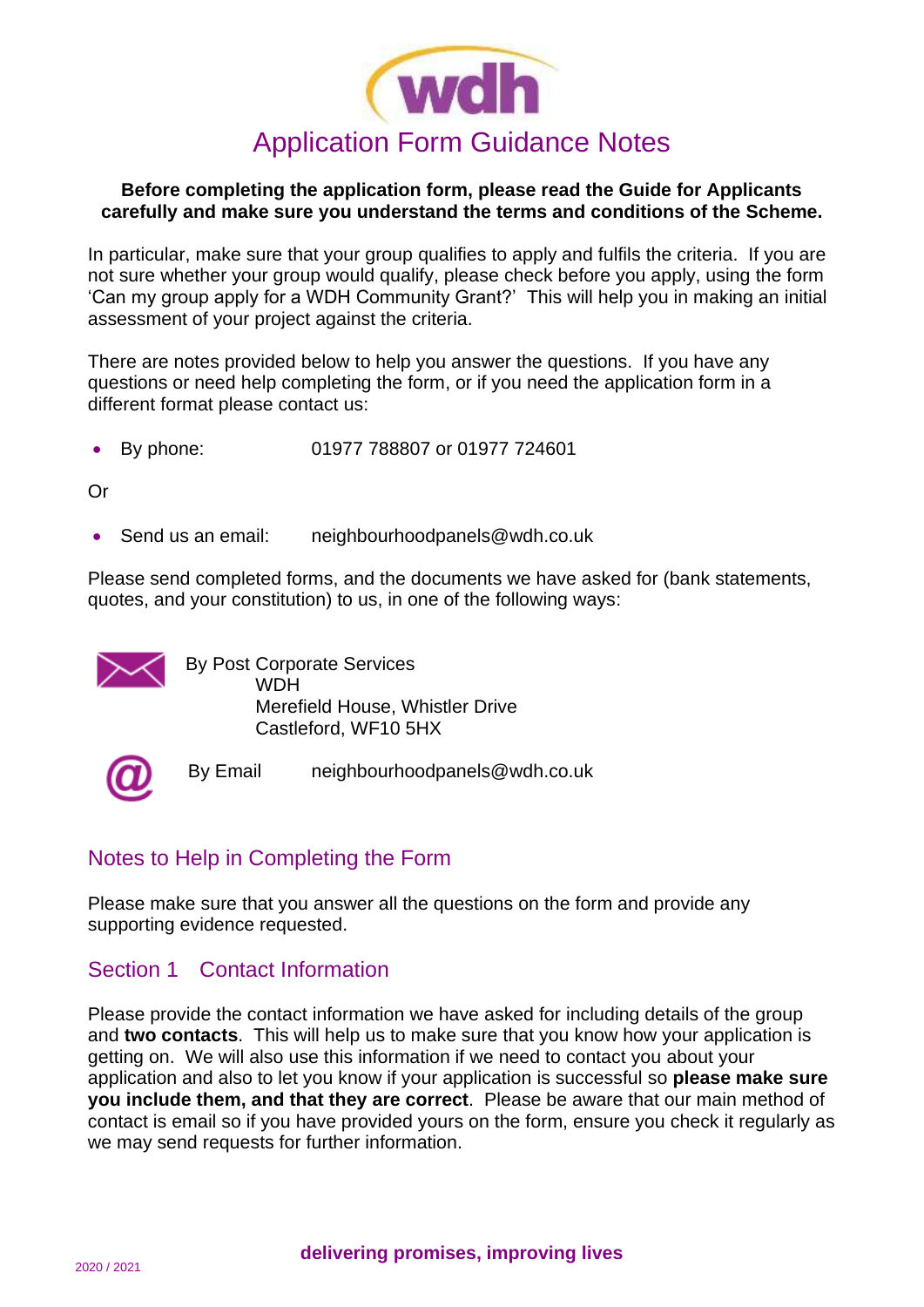## Section 2 Tell us about your group

Please give us details of your group and, in particular, the work it undertakes and the contribution it makes to the local community.

Under the Scheme rules your group must have a constitution or set of rules, a copy of which you will need to send with your application. If your group does not currently have this and you would like help in developing them please contact us and we will be happy to help.

## Section 3 Tell us about the activity / event you wish to support

In this section, please give us a detailed explanation of exactly what you want to use the grant money for.

Make sure you read the Guide for Applicants so you are clear about the criteria for applications. Wherever you can, please try to explain why you think your application meets those criteria. Always try to highlight where your project demonstrates value for money and explain how the project will achieve this whilst meeting its aims.

#### **Priorities for the Scheme**

Each year, we ask our tenants about what is most important to them for the forthcoming year. These then become our 'priorities' for the year. We are committed to supporting those priorities and therefore Community Grants will be targeted to projects which directly contribute to them and to our Vision to create confident communities.

On the application, explain which priority your project contributes to.

#### **Benefit for the community**

The Scheme aims to benefit the communities in which our tenants live, therefore, please explain in your application how it will do this.

#### Section 4 Costs

Please provide details of the amount of grant you are applying for together with a detailed list of all the products and services you wish to buy. You need to provide a minimum of three independent quotes for each product or service.

If the grant application will not cover the total cost of the project, please tell us what the full overall cost will be and provide details of any other grants received or applications made to cover the rest of the project.

Please note that you will not qualify to apply for a Community Grant for any items which you have already received a grant for, or applied to another organisation for.

## Section 5 Your Bank / Building Society Account

Please provide details of the bank account into which we would pay any grant money awarded to your group.

Payment **cannot** be paid into a personal bank account; it must be paid into your organisation's account.